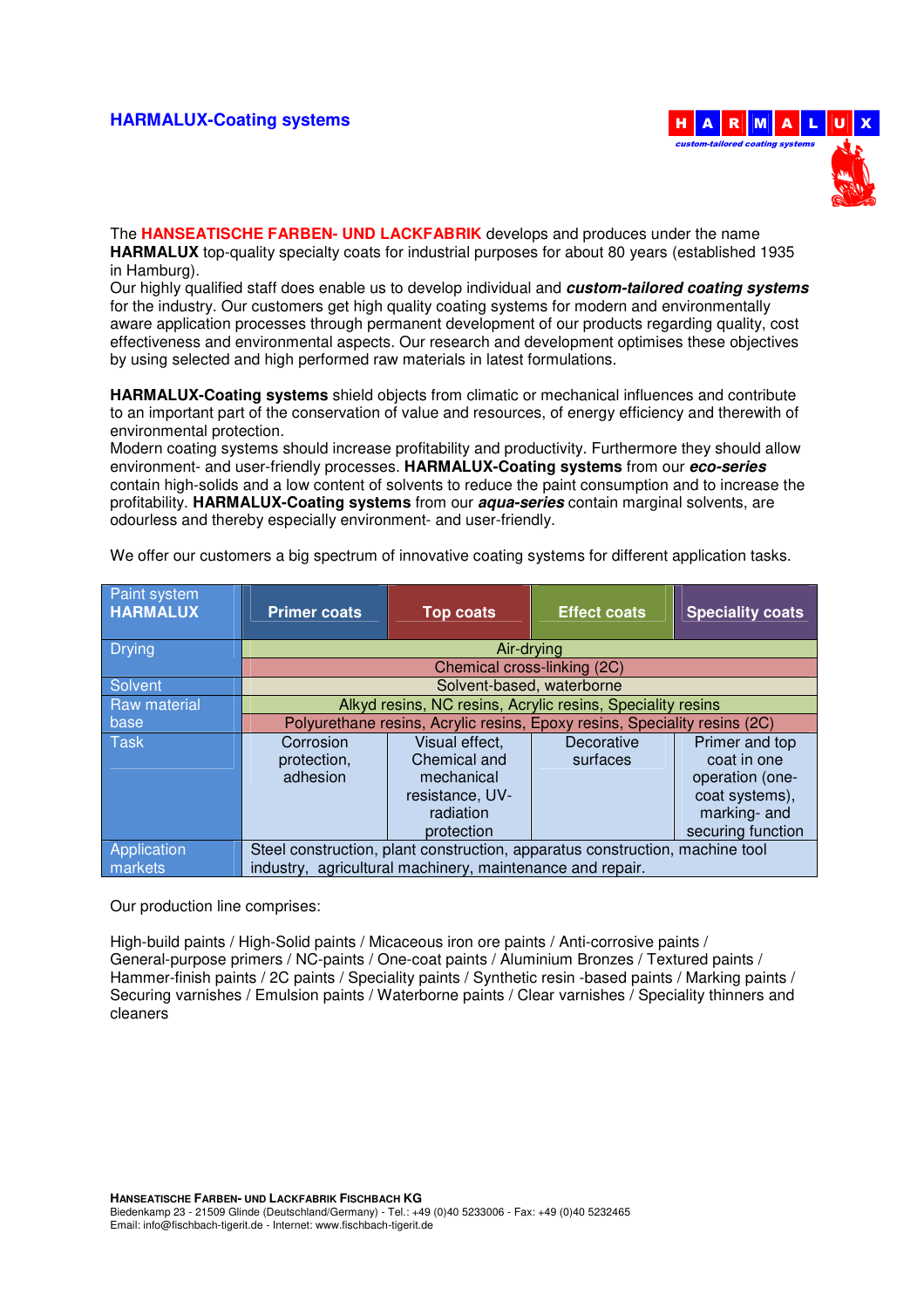## **Corrosion protection does start with the primer H A R M A L U**



The primer does serve for corrosion protection and adhesion. It should take care of optimal adhesion on the substrate and should serve as a perfect base for the next under- and top coat. Because of its pigmentation it does play an important part for the corrosion protection.

**HARMALUX-Primer coating systems** offer important advantages for the industrial production, which are fast drying, fast overpaintability and have general application possibilities. Depending on underground and the used surface coating system we offer our customer different primer coats.

| Paint system<br><b>HARMALUX</b> | <b>Primer coats</b>                                                                                                                                    |                                                   |  |
|---------------------------------|--------------------------------------------------------------------------------------------------------------------------------------------------------|---------------------------------------------------|--|
| <b>Drying</b>                   | Air drying                                                                                                                                             | Chemical cross-linking (2C)                       |  |
| Solvent                         | Solvent-based, waterborne                                                                                                                              |                                                   |  |
| Raw material                    | <b>Alkyd</b> resins                                                                                                                                    | Polyurethane resins                               |  |
| base                            | <b>NC</b> resins                                                                                                                                       | <b>Acrylic resins</b>                             |  |
|                                 | <b>Acrylic resins</b>                                                                                                                                  | <b>Epoxy resins</b>                               |  |
|                                 | <b>Speciality resins</b>                                                                                                                               | <b>Speciality resins</b>                          |  |
| Range of<br>properties          | High film thicknesses in one operation. Excellent non sag properties on vertical<br>surfaces (high-build primer).                                      |                                                   |  |
|                                 | General application possibilities for different substrates like steel, aluminium, zinc,<br>etc.                                                        |                                                   |  |
|                                 | Fast drying – overpaintable with a wide range of one-pack and two-pack top coats.                                                                      |                                                   |  |
|                                 | High-Solid anti-corrosive coating systems (eco-series) with low VOC-content. High-<br>build and excellent hiding power.                                |                                                   |  |
|                                 | Reactive pigmented rust preventing primers with very good corrosion protection in<br>industrial and maritime areas (corrosiveness category C4 and C5). |                                                   |  |
|                                 | Free from aromatic solvents and waterborne (aqua-series) for user- and<br>environment-friendly processing.                                             |                                                   |  |
| Application<br>markets          | Steel construction, plant construction, apparatus construction, machine tool industry,<br>agricultural machinery, maintenance and repair.              |                                                   |  |
| Product series                  | 100, 500                                                                                                                                               | 300                                               |  |
| <b>HARMALUX</b>                 | Metal Primer (iron mica, TX)                                                                                                                           | 2C-AC-Primer                                      |  |
|                                 | <b>Anti-Corrosive-Primer</b>                                                                                                                           | 2C-PUR-AC-Primer                                  |  |
|                                 | <b>SR-Undercoat</b>                                                                                                                                    | 2C-PUR-Primer                                     |  |
|                                 | <b>Unicolor M</b>                                                                                                                                      | 2C-Epoxy-Primer                                   |  |
|                                 | <b>NC-Combi-Metal Primer</b>                                                                                                                           | 2C-Epoxy-Undercoat (iron mica)                    |  |
|                                 | Dirosta-High-build<br><b>SR-Primer</b>                                                                                                                 | 2C-Epoxy-zinc-rich paint<br><b>EP-Korroprimer</b> |  |
|                                 | 1C-AC-Primer                                                                                                                                           |                                                   |  |
|                                 | Korrogrund (wb)                                                                                                                                        |                                                   |  |
|                                 |                                                                                                                                                        |                                                   |  |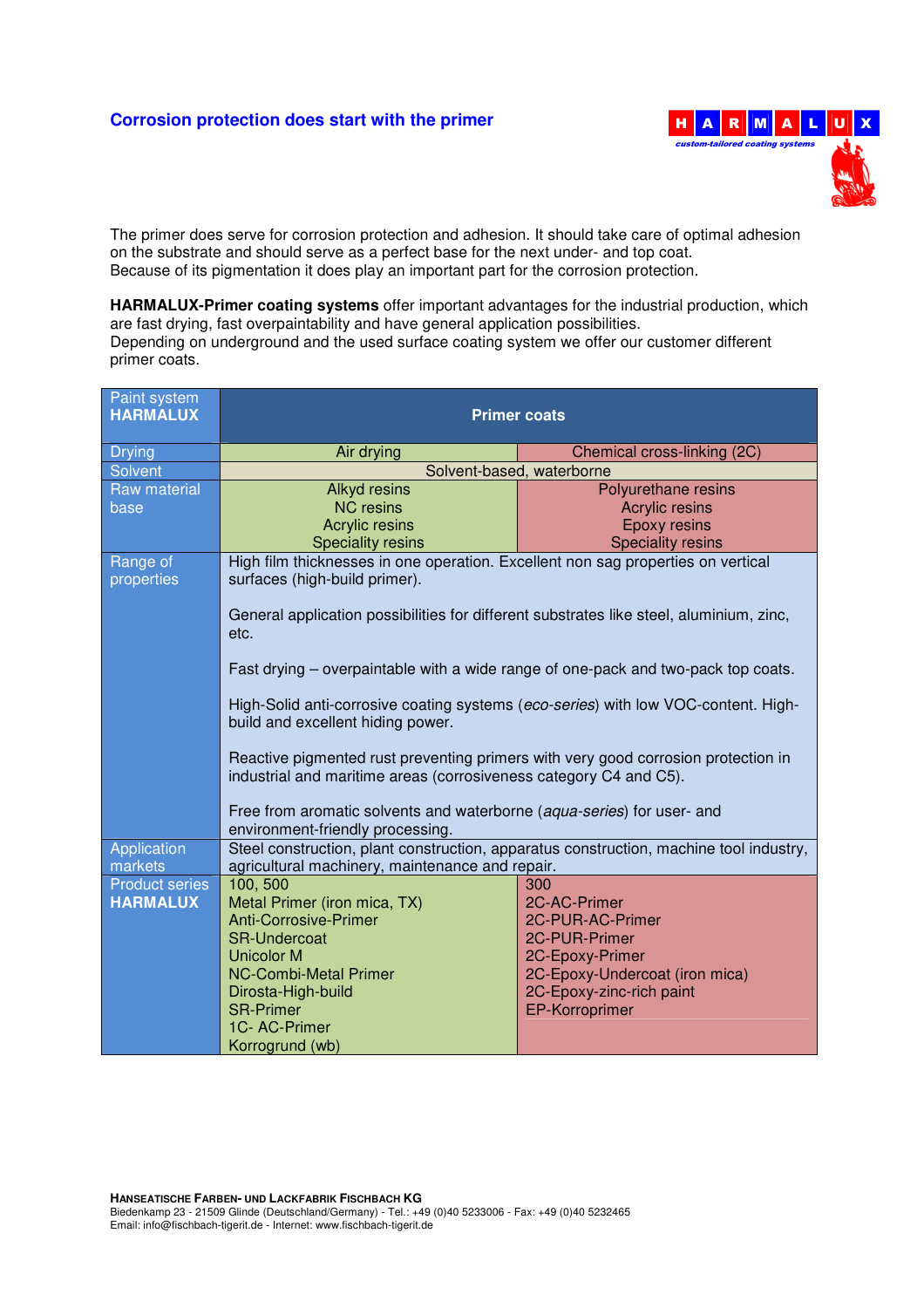

The surface coating is the outer shell of a coated component or building. It is responsible for optical appearances, like colour, gloss, reflection and optical effects, but it is also the first point of contact of all kinds of stress, like abrasion, scratches, stress through chemicals, grease, oil, UV-radiation and aggressive atmosphere.

**HARMALUX-Top coating systems** protect and beautify surfaces for a long time. Therefor our surface coating systems meet high visual and functional demands. We support our customer with his choice of the sufficient coating system.

| Paint system<br><b>HARMALUX</b> | <b>Top coats</b>                                                                                                           |                                      |  |
|---------------------------------|----------------------------------------------------------------------------------------------------------------------------|--------------------------------------|--|
| <b>Drying</b>                   | Air drying                                                                                                                 | Chemical cross-linking (2C)          |  |
| Solvent                         | Solvent-based, waterborne                                                                                                  |                                      |  |
| <b>Raw material</b>             | <b>Alkyd resins</b>                                                                                                        | Polyurethane resins                  |  |
| base                            | <b>NC</b> resins                                                                                                           | <b>Acrylic resins</b>                |  |
|                                 | <b>Acrylic resins</b>                                                                                                      | <b>Epoxy resins</b>                  |  |
|                                 | <b>Speciality resins</b>                                                                                                   | <b>Speciality resins</b>             |  |
| Range of<br>properties          | Wide choice of standard colour range (e.g. RAL, NCS, BS, DB) and other individual<br>colourings in different gloss grades. |                                      |  |
|                                 | High mechanical and chemical resistance (alkalis, acids, oils, solvents).<br>Easy to clean.                                |                                      |  |
|                                 | Excellent weathering fastness, gloss and colour retention for high economic<br>efficiency.                                 |                                      |  |
|                                 | Saving of material and working time due to maximum hiding power.                                                           |                                      |  |
|                                 | Easy to use and fast drying for efficient application processes.                                                           |                                      |  |
|                                 | Free from aromatic solvents and waterborne (aqua-series) for user- and<br>environment-friendly processing.                 |                                      |  |
| Application                     | Steel construction, plant construction, apparatus construction, machine tool industry,                                     |                                      |  |
| markets                         | agricultural machinery, maintenance and repair.                                                                            |                                      |  |
| <b>Product series</b>           | 200, 600                                                                                                                   | 400                                  |  |
| <b>HARMALUX</b>                 | <b>SR-Enamel</b>                                                                                                           | 2C-AC-Top-coat                       |  |
|                                 | <b>SR-Acrylic-Paint</b>                                                                                                    | 2C-AC-Clear-coat                     |  |
|                                 | <b>SR-Acrylic-Clear-Coat</b>                                                                                               | 2C-PUR-AC-Top-coat                   |  |
|                                 | Corrugated-Metal-Paint                                                                                                     | 2C-PUR-AC-Clear-coat                 |  |
|                                 | <b>Industrial-Enamel RAPID</b><br><b>NC-Combi Paint</b>                                                                    | 2C-PUR-Top-coat<br>2C-PUR-Clear-Coat |  |
|                                 | <b>Unicolor G</b>                                                                                                          | 2C-Epoxy-Top-coat                    |  |
|                                 | <b>Gear-Paint</b>                                                                                                          | 2C-Epoxy-Clear-Coat                  |  |
|                                 | <b>Chassis-Paint</b>                                                                                                       |                                      |  |
|                                 | Top-coat (wb)                                                                                                              |                                      |  |
|                                 | Floor-Paint (wb)                                                                                                           |                                      |  |
|                                 | Clear-Coat (wb)                                                                                                            |                                      |  |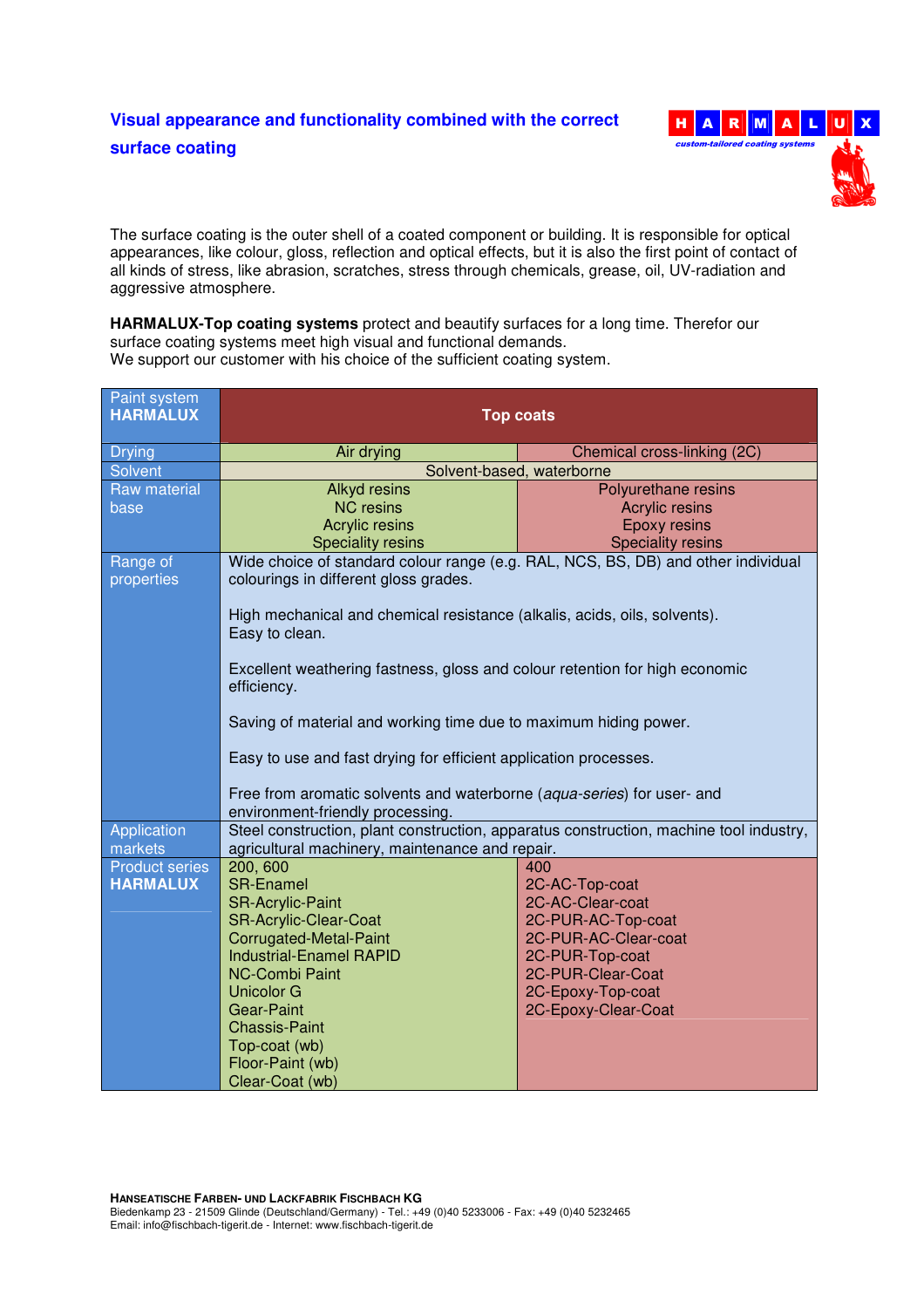## **Effect coats offer decorative protection of industrial goods** H A R M A L U



Effect coats are used to design creative surfaces, e.g. hammer finish and textured coats resulting in optically attractive and insensitive surfaces. By the use of aluminium and micaceous iron ore in metallic paints you get a high protection effect (barrier effect, heat resistance).

**HARMALUX-Effect coating systems** are easy to apply even to complicated parts to get best paint film qualities.

Depending on the requiring profile we offer our customers different effect coats for the design of decorative surfaces.

| Paint system<br><b>HARMALUX</b> | <b>Effect coats</b>                                                                                        |                             |  |
|---------------------------------|------------------------------------------------------------------------------------------------------------|-----------------------------|--|
| <b>Drying</b>                   | Air drying                                                                                                 | Chemical cross-linking (2C) |  |
| <b>Solvent</b>                  | Solvent-based, waterborne                                                                                  |                             |  |
| Raw material                    | <b>Alkyd resins</b>                                                                                        | Polyurethane resins         |  |
| base                            | <b>NC</b> resins                                                                                           | <b>Acrylic rsins</b>        |  |
|                                 | Acrylic resins                                                                                             | <b>Speciality resins</b>    |  |
|                                 | <b>Speciality resins</b>                                                                                   |                             |  |
| Range of<br>properties          | Design of decorative surfaces with hammer finish-, textured-, metallic and mica-<br>effect.                |                             |  |
|                                 | High protection and heat resistance.                                                                       |                             |  |
|                                 | Reduction of timewasting pretreatments such as filling and sanding.                                        |                             |  |
|                                 | Quick initial and through drying for efficient application processes.                                      |                             |  |
|                                 | Impact resistant and scratchproof surfaces for robust use                                                  |                             |  |
|                                 | Free from aromatic solvents and waterborne (aqua-series) for user- and<br>environment-friendly processing. |                             |  |
| Application                     | Steel construction, plant construction, apparatus construction, machine tool industry,                     |                             |  |
| markets                         | agricultural machinery, maintenance and repair.                                                            |                             |  |
| <b>Product series</b>           | 600, 900                                                                                                   | 400, 900                    |  |
| <b>HARMALUX</b>                 | Aluminium-Bronze                                                                                           | 2C-AC-Textured-coat         |  |
|                                 | Unicolor Z - Iron mica                                                                                     | 2C-Hammer-Finish-Paint      |  |
|                                 | Unicolor Z - Alumetallic                                                                                   | 2C-Metallic-One-coat-Finish |  |
|                                 | Unicolor Z - metallic                                                                                      |                             |  |
|                                 | Hammer-Finish-Paint                                                                                        |                             |  |
|                                 | Metallic-Paint (wb)                                                                                        |                             |  |